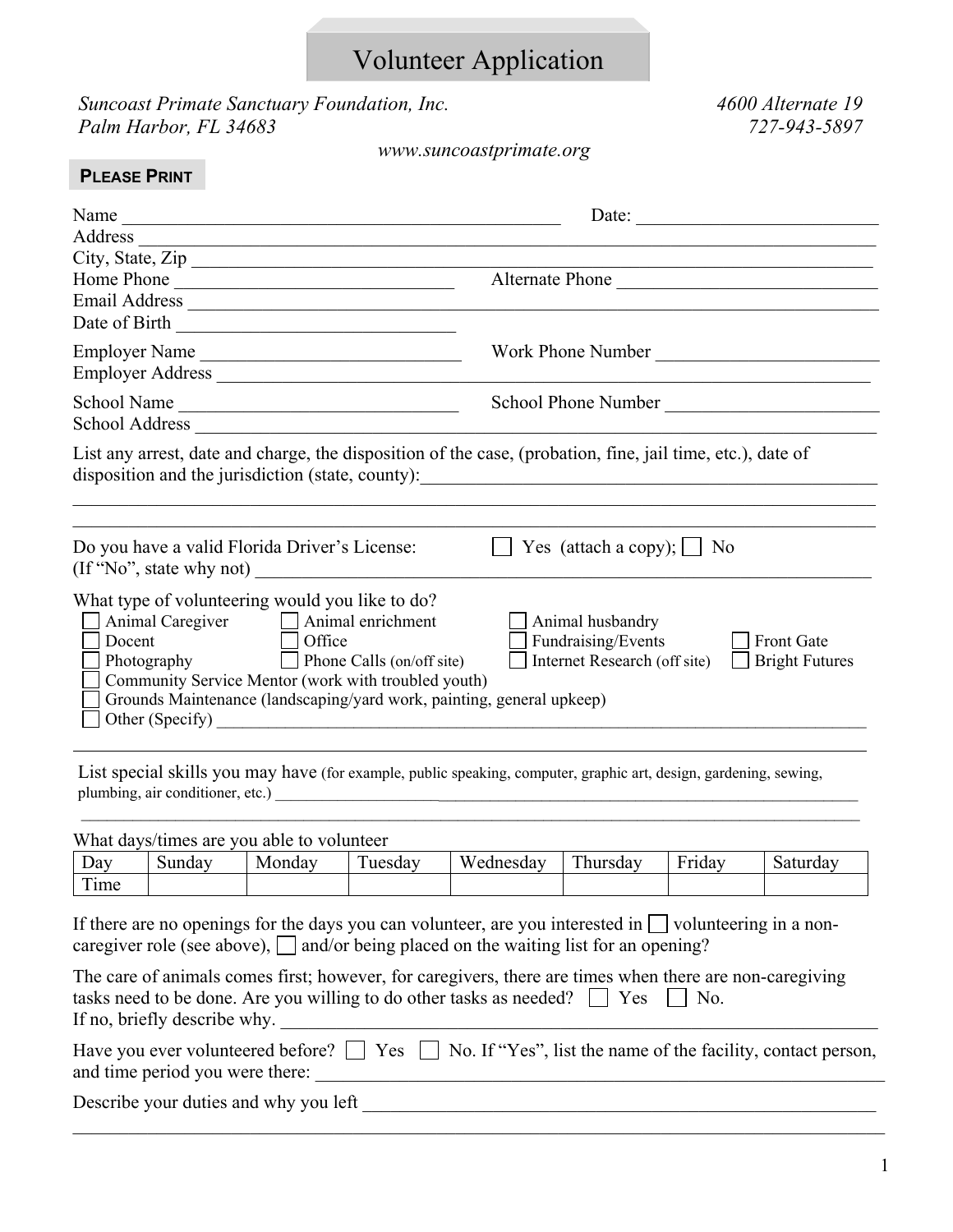Why did you choose the Suncoast Primate Sanctuary and how did you find out about the Sanctuary?

| What would you like to accomplish as a volunteer? _______________________________                                                                                     |                                             |              |                                                                        |                                                                                                                  |
|-----------------------------------------------------------------------------------------------------------------------------------------------------------------------|---------------------------------------------|--------------|------------------------------------------------------------------------|------------------------------------------------------------------------------------------------------------------|
|                                                                                                                                                                       |                                             |              |                                                                        | What do you expect the Sanctuary to do for you?                                                                  |
| Do you currently possess a class I, II or III Permit:<br>If "Yes", list the state that it covers, the number and expiration date:                                     |                                             |              | $ $   Yes     No                                                       |                                                                                                                  |
| Do you currently possess a USDA permit<br>If "Yes", list the state that it covers, the number, and expiration date:                                                   |                                             |              | $ $ Yes $ $ No                                                         |                                                                                                                  |
| What, if any, animals have you worked with (state species and ages of animals):                                                                                       |                                             |              |                                                                        |                                                                                                                  |
| you want to be here?                                                                                                                                                  |                                             |              |                                                                        | If this is the first time you've volunteered at a facility that deals with great apes and other primates, why do |
|                                                                                                                                                                       |                                             |              |                                                                        | How comfortable are you around animals in close quarters that can hurt you?                                      |
| Are you now, or have you ever been, a member of any animal rights organization: $\Box$ Yes $\Box$ No<br>If "Yes", list the organization(s):<br><b>MEDICAL SECTION</b> |                                             |              | <u> 1980 - Jan Barbara, martin da kasar Amerikaan kasar Indonesia.</u> |                                                                                                                  |
|                                                                                                                                                                       |                                             |              |                                                                        |                                                                                                                  |
| <b>Note: The MEDICAL</b>                                                                                                                                              | <b>MEDICAL</b><br>Date of last Tetanus shot |              |                                                                        | <b>DATE</b>                                                                                                      |
| section is required for all                                                                                                                                           |                                             |              |                                                                        |                                                                                                                  |
| volunteer opportunities<br>performed onsite. Attach                                                                                                                   |                                             |              | Date of last TB test (attach result sheet)                             |                                                                                                                  |
| TB results and shot                                                                                                                                                   |                                             |              | Date of last Hepatitis B test (attach results)                         |                                                                                                                  |
| record with volunteer                                                                                                                                                 |                                             |              | Do you have any medical condition that would limit                     | Yes<br>No.                                                                                                       |
| application or as                                                                                                                                                     | physical activity?                          |              |                                                                        |                                                                                                                  |
| otherwise directed.                                                                                                                                                   | If "Yes", state limits of activity          |              |                                                                        |                                                                                                                  |
| Attach three (3) reference letters (or name/contact number of 3 references).                                                                                          |                                             |              |                                                                        |                                                                                                                  |
| Signature                                                                                                                                                             |                                             |              | Print Name                                                             |                                                                                                                  |
|                                                                                                                                                                       |                                             |              |                                                                        |                                                                                                                  |
| Parent's signature (for minors)                                                                                                                                       |                                             |              | Print Name                                                             |                                                                                                                  |
|                                                                                                                                                                       |                                             |              | <b>DO NOT WRITE BELOW THIS LINE</b>                                    |                                                                                                                  |
| To be completed by the Suncoast Primate Sanctuary administration                                                                                                      |                                             |              |                                                                        |                                                                                                                  |
| Animal Caregiver volunteer                                                                                                                                            |                                             |              | Injury and Liability waivers signed                                    |                                                                                                                  |
| Friends of the Sanctuary volunteer                                                                                                                                    |                                             | $\mathsf{L}$ |                                                                        | Application processed per the Volunteer Application Checklist                                                    |
| $\mathcal{L}_{\mathcal{A}}$<br><b>Bright Futures volunteer</b>                                                                                                        |                                             |              |                                                                        |                                                                                                                  |
|                                                                                                                                                                       |                                             |              |                                                                        |                                                                                                                  |
|                                                                                                                                                                       |                                             |              |                                                                        |                                                                                                                  |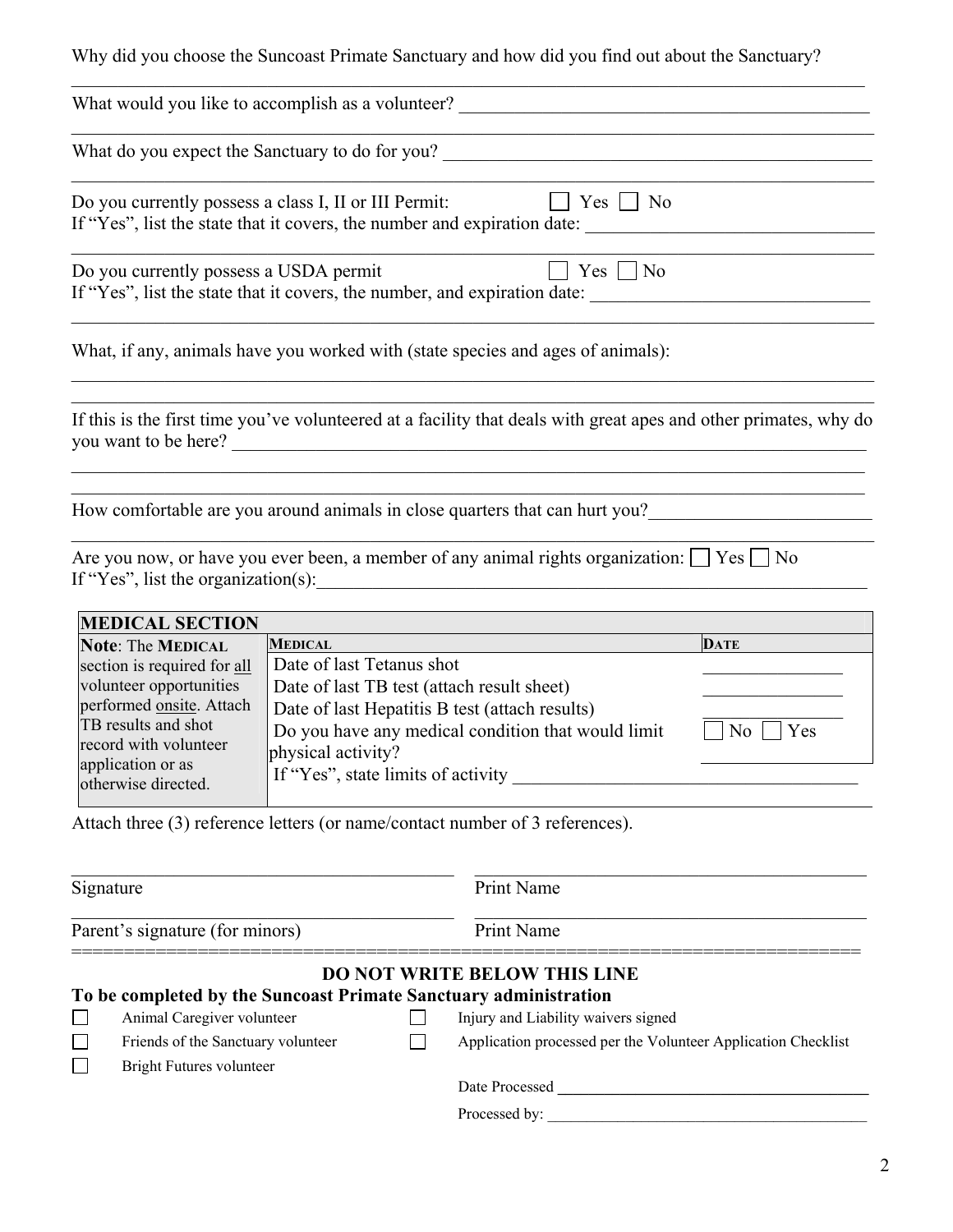## **Suncoast Primate Sanctuary Foundation, Inc.**

## **Liability Waiver**

As an adult volunteer, minor child volunteer, or parent and/or guardian of a minor child volunteer at the Suncoast Primate Sanctuary Foundation, Inc., I am fully aware that I have no legal standing whatsoever to enter into or sign a contract for goods or services from any type of business or corporate entity in the name of The Suncoast Primate Sanctuary Foundation, Inc. I further understand that at no time do I have the authority to promise to, or contract with any business or corporate entity to have The Suncoast Primate Sanctuary Foundation, Inc. provide said business or corporate entity with any type of service(s). I am aware that only a member of the Board of Directors of The Suncoast Primate Sanctuary Foundation, Inc. may enter into and sign a contract.

I understand that by signing this statement, any infraction will result in immediate termination of my volunteer privileges and may result in criminal and/or civil penalties files against me.

I have read and clearly understand the liability statement which I am signing. I am signing this liability statement of my own free will. I have not been coerced into signing this liability statement in any way and I am not under the influence of drugs or alcohol. I am at least 18 years of age and of sound mind and judgment. I am the responsible party for the minor child/children I have allowed to volunteer. I realize that my signature of this liability statement holds me criminally and civilly responsible for any contracts or other business dealings I may enter into unlawfully and holds blameless The Suncoast Primate Sanctuary Foundation, Inc.

| <b>Signature of</b>                            |                                                                                                      | Age |
|------------------------------------------------|------------------------------------------------------------------------------------------------------|-----|
| <b>Volunteer applicant:</b>                    |                                                                                                      |     |
| Printed name of<br><b>Volunteer applicant:</b> |                                                                                                      |     |
| section:                                       | If volunteer applicant is a minor (under 18), a parent or legal guardian must sign and complete this |     |
| <b>Parent Signature</b>                        |                                                                                                      | Age |
| <b>Parent (printed)</b><br>name)               |                                                                                                      |     |
|                                                |                                                                                                      |     |
| <b>Witness Signature</b>                       |                                                                                                      |     |
| Date                                           |                                                                                                      |     |
| <b>Notary Signature</b>                        |                                                                                                      |     |